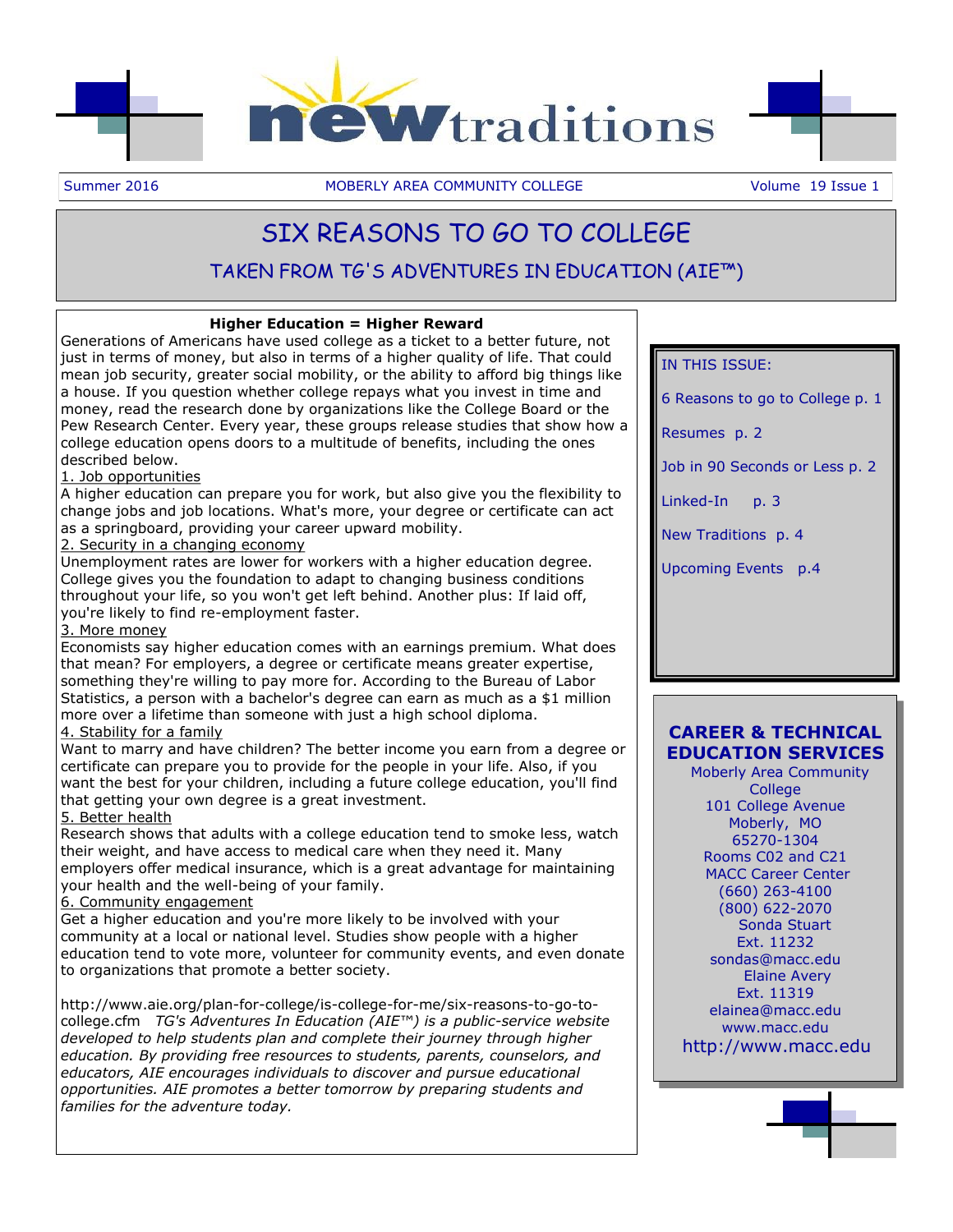*Page 2*

# **RESUMES**

## **Did You Know….**



Your resume is a Marketing Document...yes, a "marketing" document that helps you stand out from the crowd and meets the employer's needs. The interview is your sales call and your resume is how you get there. The "buyer," aka employer, tells you exactly what they are looking for and you deliver by stating all of the requirements you match.

The average time spent by recruiters looking at a resume: 5 to 7 seconds.

76% of resumes are discarded for an unprofessional email address.

There is an 88% rejection rate when you include a photo on your resume.

68% of employers will find you on Facebook.

18,400,000 applicants found their job on Facebook.

10,200,000 applicants found their job on LinkedIn.

89% of recruiters have hired someone through LinkedIn.

8,000,000 applicants found their job on Twitter.

93% of recruiters are likely to look at a candidate's social media profile.

43% of job seekers have used their mobile device to engage in a job search with 7% of all job seekers conducting their job search online while in the restroom.

**Read more at http://www.business2community.com/human-resources/25 fun-facts-resumes-interviews-social-recruitment-0975676#jg8dcOpRfwSr2fCS.99** 

How Can An Interviewer Know in 90 Seconds if they will Hire You?

While the average length of an interview is 40 minutes, 33% of 2000 surveyed bosses indicated they know within the first 90 seconds if they will hire that candidate.

How can they make such a decision in less than 2 minutes? In the same survey, respondents noted the following nonverbal mistakes as some of the reasons why you may be eliminated during the interview:

70% indicated applicants were too fashionable or trendy. 67% indicated failure to make eye contact. 55% the way the candidate dressed, acted or walked through the door. 47% of clients who had little or no knowledge of the company. 38% was a tie – quality of voice and overall confidence; and lack of a smile. 33% for bad posture. 26% because the handshake was too weak. 21% for crossing their arms over their chest during the interview.

Check out **College Central Network** at [www.collegecentral.com/macc](http://www.collegecentral.com/macc) 

This web site sports half a million job postings geared for college students and new graduates and hundreds of articles to assist you with a successful job search. You can also post resumes and portfolios & search for internships.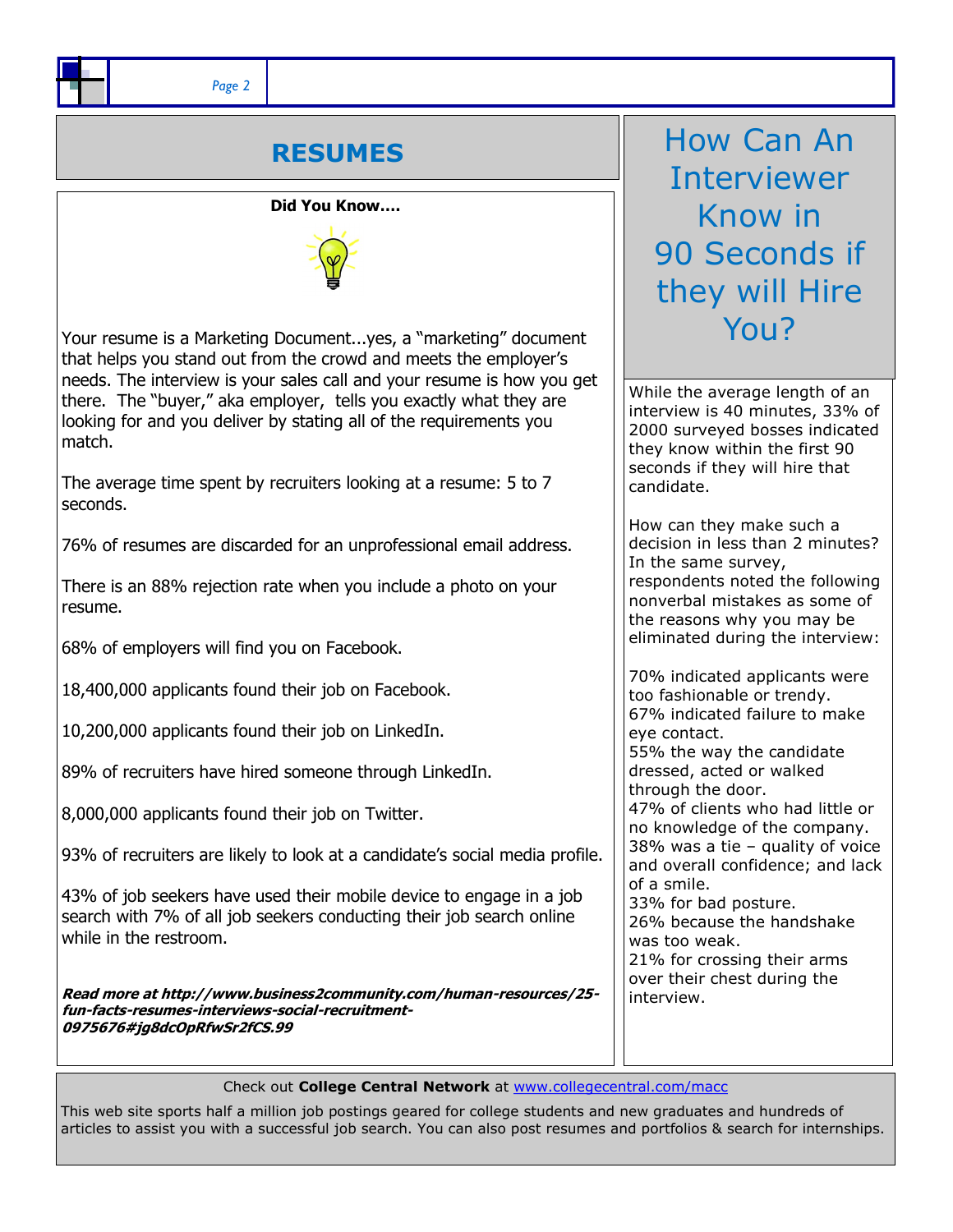# *Page 3*

# **Linked in**

What is LinkedIn and how can it help me?

LinkedIn is the leading professional network on the web

It allows one to connect with classmates, faculty, and family professionally

Find new opportunities for internships and full time positions

Manage what potential employers learn about you from the Internet

Find key contacts at companies that interest you

Why join LinkedIn?

Build your professional brand/ market yourself in your field

Find and pursue your career passion by browsing profiles and connecting with professionals in your field

Build and maintain professional relationships

Turn professional relationships into opportunities

Research staff at companies as you prepare for interviews and other opportunities

How to join LinkedIn

Go to: www.linkedin.com

Click on "Join Now"

Click on "import your resume" to upload your resume on LinkedIn you can fill out your profile in just a few minutes with this feature

Now that I'm on LinkedIn, what do I do?

Add "connections" (people you know from school or professionally) and browse their connections

Join groups in which you have interest and browse their group members

Ask previous employers or professional contacts for recommendations (a brief recommendation of your work that you can include on your LinkedIn profile)

Strike up a conversation, share your knowledge with others, comment on interesting articles you've found in your field of study, reach out to someone new for an informational interview, get answers to your

questions from industry experts, and reconnect with past colleagues interview contact development<br>Search for companies that interest you.

Search for companies that interest you.

Look for alums or other contacts at these companies and let them know you are interested in their company